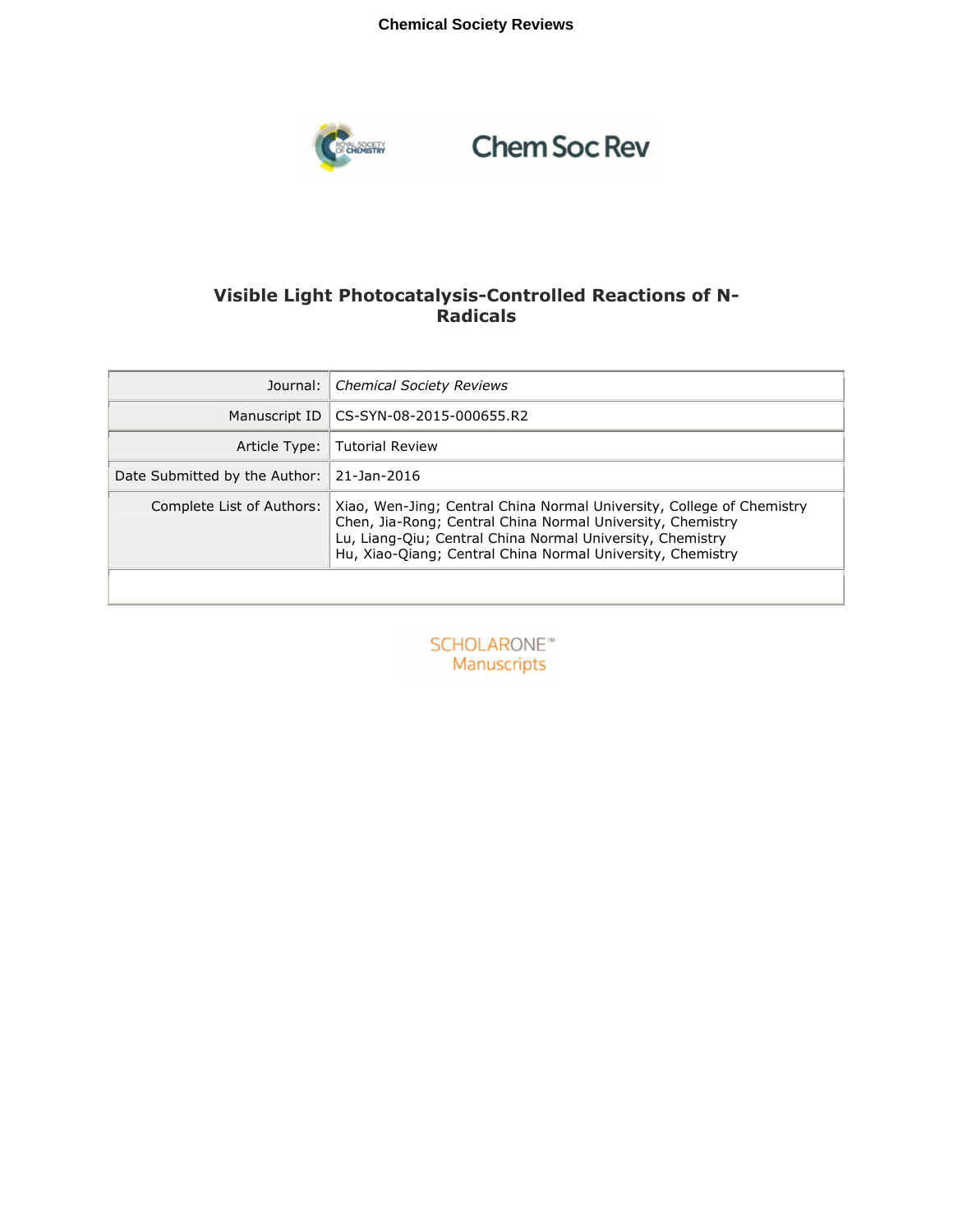## **Journal Name**

### ARTICLE



Jia-Rong Chen,\*<sup>a</sup> Xiao-Qiang Hu,<sup>a</sup> Liang-Qiu Lu,<sup>a</sup> and Wen-Jing Xiao\*<sup>a</sup>

Received 00th January 20xx, Accepted 00th January 20xx

DOI: 10.1039/x0xx00000x

**www.rsc.org/** 

Radicals are an important class of versatile and highly reactive species. Compared with the wide applications of various Ccentred radicals, however, the N-radical species including N-centred radicals and radical ions, remain largely unexplored due to the lack of convenient methods for their generation. In recent years, visible light photoredox catalysis has emerged as a powerful platform for generation of various N-radical species and methodology development towards synthesis of diverse N-containing compounds. In this *tutorial review*, we highlight the recent advances in this rapidly delveloping area with particular emphases put on the working models and new reaction design.

#### **Key learning points**

- The visible light photoredox catalysis provides a powerful access to various versatile N-radical species.
- Advances in the photoredox catalytic generation of neutral N-centred radicals and reaction development.
- Advances in the photoredox catalytic generation of N-centred radical ions and reaction design.
	- The current challenges and the future directions in the photochemistry of N-radical species.

### **Introduction**

Free radical reactions represent a powerful class of chemical transformations and have attracted considerable attention from synthetic community because of their high efficiency and unique reactivity. $1-2$  In particular, significant progresses have been made in the chemistry of carbon radicals over past several decades. Compared with the popularity of carboncentred radicals, however, the synthetic utilities of N-centred radical species, including N-radicals and N-radical ions remain relatively unexplored due to a lack of general and convenient methods for their generation. The N-radical species are historically generated by stoichiometric radical initiators, thermolysis or photolysis.<sup>3</sup> However, the requirement for some hazardous radical initiators, elevated temperature, or high-energy UV irradiation largely limits their broad applications in modern synthetic chemistry.

Over recent years, visible light photocatalysis, $^4$  using visible light as a renewable energy source, has been established as a powerful and mild technique to facilitate activation of organic molecules and engineer new chemical processes selectively since the seminal studies from the groups of MacMillan, $\overline{s}$ 

*E-mail: chenjiarong@mail.ccnu.edu.cn, wxiao@mail.ccnu.edu.cn* 

Yoon,  $^6$  and Stephenson.<sup>7</sup> In this context, such catalytic strategy has also proven to be a mild and general tool for conversion of N-containing compounds into highly reactive N-radical species in a controlled way, thus enabling achievement of a wide variety of new chemical reactions towards synthesis of diversely functionalized N-containing molecules. Elegant examples from the most recent literature also demonstrate the significance of this fast developing area of research. To our knowledge, however, there is still no review devoted to this emerging topic so far. Therefore, a tutorial review highlighting the main advances in this area should be timely and desirable, and will attract more research interests to this field. Therefore, we will highlight the recent advances on visible light photoredox-controlled reactions of N-radical species with particular emphases put on the working models. To calibrate the reasonable scope of this survey, this review is mainly organized based on different types of N-radical species and their precursors.

#### **1. Neutral N-centred radicals**

The C-N bonds are prominent functionalities in organic molecules and it is reported that about 84% of small-molecule pharmaceuticals contain at least one C-N bond.<sup>8</sup> The N-centred radicals have been established as a class of powerful intermediates and have found wide utilities in C-N bond forming reactions over the past decades.<sup>3</sup> However, general and mild methods for generation of N-centred radicals are still limited. Known approaches to access the N-centred radicals

*a.CCNU-uOttawa Joint Research Centre, Key Laboratory of Pesticide & Chemical Biology, Ministry of Education, College of Chemistry, Central China Normal University, 152 Luoyu Road, Wuhan, Hubei 430079, China.* 

Electronic Supplementary Information (ESI) available: [details of any supplementary information available should be included here]. See DOI: 10.1039/x0xx00000x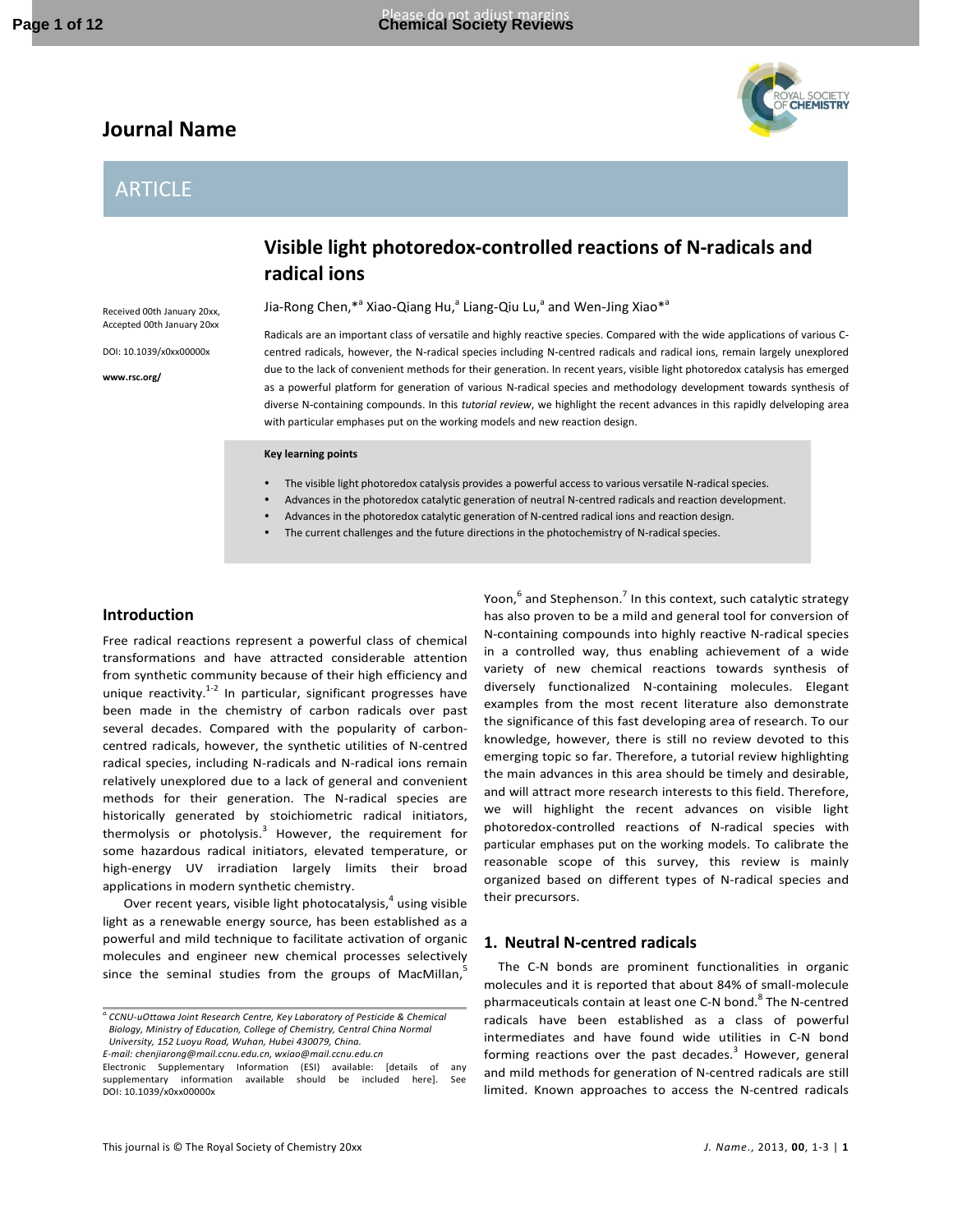are mainly based on the reductive cleavage of the relatively weak N-N, N-O, N-S and N-X  $(X = CL, Br)$  bonds. In most cases, the use of unstable radical precursors (e.g. N-X, Nnitrosoamides), radical initiators (e.g. AIBN, Et<sub>3</sub>B/O<sub>2</sub>), high reaction temperature or tedious preparation procedure for pre-incorporation of activation groups at the nitrogen atom has caused some limitations in functional group compatibility, substrate scope or practical synthesis. In addition, the direct oxidation of activated N-H bonds to N-centred radicals still relies on the use of stoichiometric strong oxidants such as  $\textsf{DMP}^9$  IBX<sup>10</sup> and DTBP<sup>11</sup> at elevated temperature. In recent years, the visible light photoredox catalysis has emerged as a powerful platform for the convenient generation of N-centred radicals under mild conditions (Fig. 1). Various N-O, N-S, N-N, N-X (Cl, Br) bonds were converted into the corresponding Ncentred radicals via a single electron transfer (SET)-based reductive bond scission. In contrast, the direct transformation of N-H bond into the N-centred radical has recently been achieved through a SET oxidative process. By exploiting these highly reactive N-radical species, a variety of controlled C-N bond-forming reactions have been developed for efficient construction of structurally diverse N-containing compounds. Thus, in this part, the recent representative advances will be discussed according to different N-radical precursors.



**Fig. 1** Visible light photoredox catalytic generation of neutral N-centred radicals.

#### **1.1 Conversion of N-O and N-S bonds into N-centred radicals**

The weak N-O and N-S bonds are two highly attractive classes of N-radical precursors for the single electron transfer (SET)-based reductive generation of N-centred radicals by photocatalysis. As early as in 1990, Newcomb and co-workers reported a photoinduced conversion of the N-O bonds of Nhydroxypyridine-2-thione carbamates into N-centred radicals, which can be protonated *in situ* to produce the corresponding aminium cation radicals for subsequent intramolecular cyclization reactions under acidic conditions. $^{12}$  Inspired by this pioneering work, MacMillan and co-workers achieved a major breakthrough in this field in 2013.<sup>13</sup> They developed an elegant N-radical-mediated enantioselective direct α-amination of aldehydes by rationally merging visible light photocatalysis with asymmetric aminocatalysis (Scheme 1). It is found that the photolabile leaving group, dinitrophenylsulfonyloxy (ODNs), of the amine **2** is crucial to the success of this methodology, which can be selectively triggered to generate the

corresponding N-centred radical upon visible light irradiation without any photocatalyst. Under the optimized conditions, various aldehydes **1** and amines **2** can be well tolerated to give the expected amination products **4** with good yields and enantioselectivities. Under this catalytic system, however, the α-dialkyl aldehydes prove ineffective probably due to their unfavourable condensation with chiral amine catalyst **3**.



**Scheme 1** Enantioselective α-amination of aldehydes by combination of visible light photoredox catalysis and aminocatalysis.

Based on the preliminary mechanistic studies, a SET-based mechanism was proposed for this reaction. As shown in Scheme 2, aldehyde **1** first reacts with the imidazolidinone catalyst **3** to form an electron-rich enamine **5**. Then, a rapid addition of an electrophilic N-centred radical **2-B** to the enamine intermediate **5** gives rise to the C-based radical **6**, which can be further oxidized to iminium ion **7** by another excited amine reagent **2-A** through a SET process. Finally, hydrolysis of iminium ion intermediate **7** delivers the desired products **4** and regenerates the chiral amine catalyst **3**.



**Scheme 2** Proposed mechanism for photoredox catalytic enantioselective direct α-amination of aldehydes.

In 2014, the group of Sanford reported an interesting visible light photoredox catalytic C−H amination of arenes and heteroarenes with the use of N-acyloxyphthalimides as Nradical precursors (Scheme 3).<sup>14</sup> It is found that the electronwithdrawing substituents of N-acyloxyphthalimides are also vital for the generation of N-radicals by significantly enhancing the leaving ability of the carboxylate anion. The best results are obtained by employing trifluoromethylacyloxyphthalimide **8** as the N-radical precursor in the presence of 5 mol% *fac*- $Ir(ppy)_3$  as photocatalyst under visible light irradiation. Generally, high yields can be obtained in the cases of electronrich arenes, while the arenes with electron-withdrawing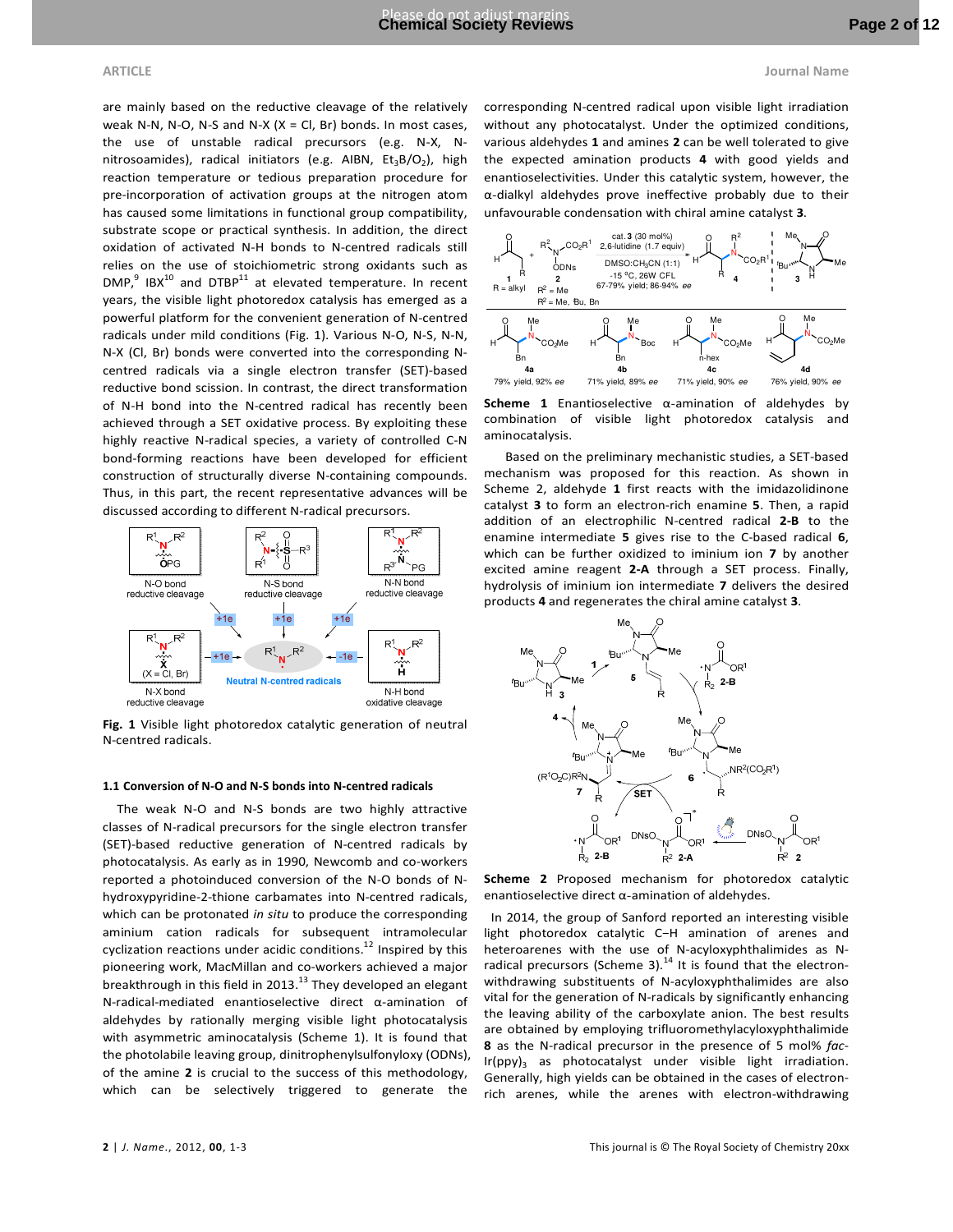groups resulted in relatively lower yields. These observations confirmed the electrophilic nature of these N-radicals. Notably, heteroarenes such as furan, 1-methylpyrrole and pyridine can also react smoothly to give amination products in good yields.



**Scheme 3** Visible light photoredox catalyzed C-H amination of arenes and heteroarenes.

A possible catalytic cycle was proposed as shown in Scheme 4. First, the photoexcited \*Ir(III) can be oxidatively quenched by trifluoromethylacyloxyphthalimide **8** via a SET process to generate the phthalimidyl N-radical **12**. Then, the Nradical intermediate **12** adds to the arene **9** to give the neutral radical intermediate **13**, which undergoes a sequential SET oxidation and deprotonation to deliver the expected product **10** and regenerate the ground state photocatalyst Ir(III) complex.



**Scheme 4** Proposed mechanism for visible light photocatalyzed C-H amination of arenes and heteroarenes.

Shortly thereafter, a similar strategy was developed by the group of Yu. $^{15}$  Using the readily accessible hydroxylamine derivative **16** as a N-radical precursor, an efficient and broadly applicable visible light photocatalyzed direct C-H bond amination of various heteroarenes such as indoles, pyrroles and furans, has been achieved to produce the amination products **17** in moderate to good yields (Scheme 5). The key step of this transformation also involves a reductive cleavage of N-O bond of hydroxylamine derivative **16** to N-radical by the excited state photocatalyst \*Ir(III); and the protecting group of N-radical precursors also has significant influence on this step. In accordance with Sanford's work, the electron-deficient heteroarenes did not work well either under the standard conditions.



**Scheme 5** Visible light photoredox catalyzed C-H amination of heteroarenes.

Historically, the cleavage of N-O bonds of acyl oximes to neutral N-radicals always requires transition-metal catalysis at elevated temperature or UV irradiation, which has caused some limitations in chemoselectivity or functional group tolerance.<sup>3</sup> In 2015, the Yu group reported an efficient catalytic formation of iminyl radicals from acyl oximes by visible light photoredox catalytic reductive cleavage of N-O bonds via a SET process (Scheme 6). $^{16}$  By employing these N-radical species, they achieved an intramolecular N-radical-mediated cyclization reaction of acyl oximes to produce various pyridines **19**, phenanthridines **21** and quinolines **23** with good to high yields. Notably, the authors also establish that the electronwithdrawing groups of acyl oximes are beneficial to the reaction efficiency, and *p*-trifluoromethylbenzoate was identified as the most effective leaving group.



**Scheme 6** Visible light photoredox catalyzed intramolecular C-H amination of heteroarenes.

Moreover, this method can be successfully applied to the concise total synthesis of biologically active benzo[c]phenanthridine alkaloids, noravicine **26** and nornitidine **27**, over five steps with good overall yields from the commercially available substrate **24** (Scheme 7).

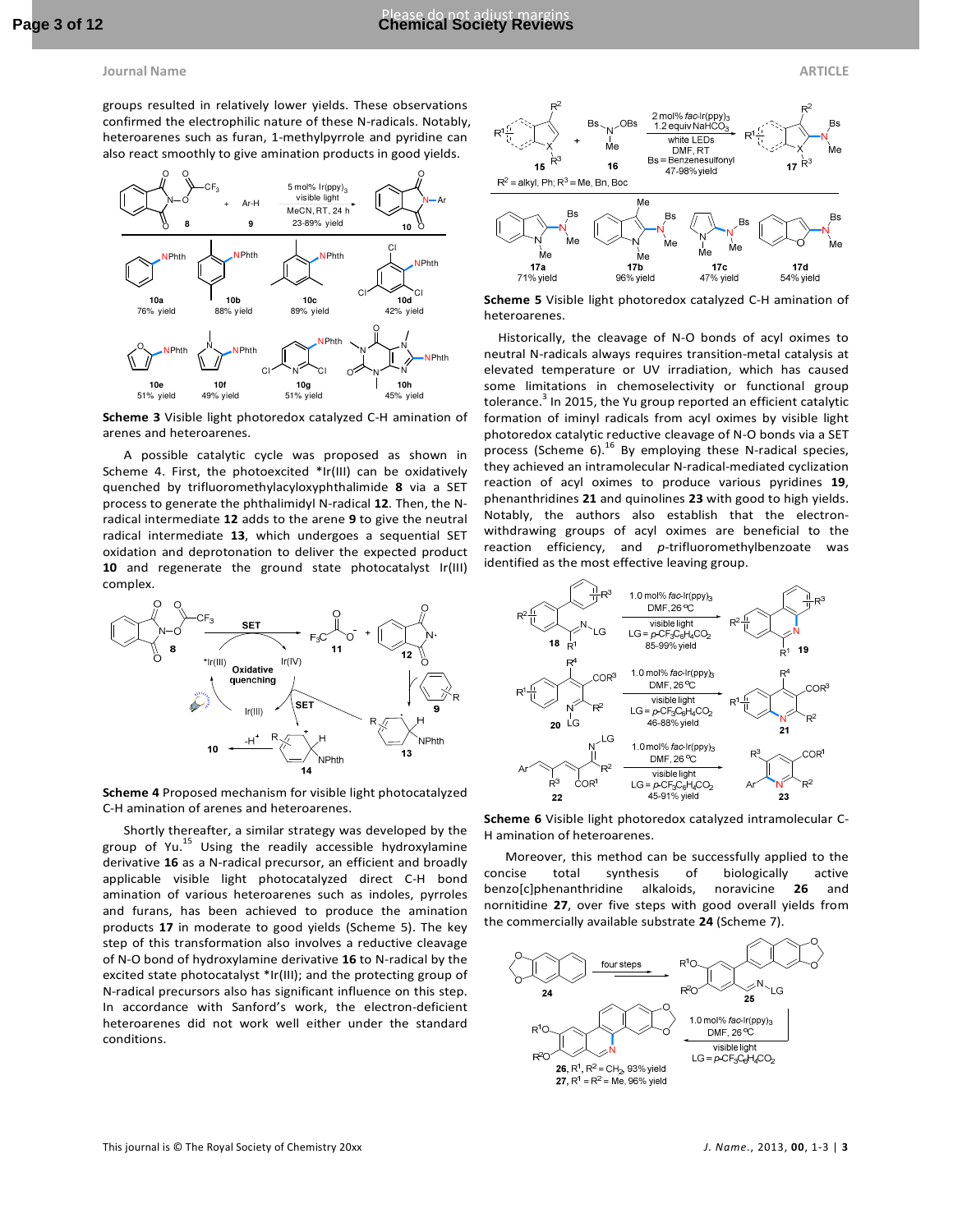**Scheme 7** Total synthesis of noravicine and nornitidine.

As shown in Scheme 8, the postulated catalytic cycle begins with the generation of excited state photocatalyst \*Ir(III) upon irradiation by a 5W white LEDs. Then, it is oxidatively quenched by acyl oximes **28** through SET to give rise to oxidizing Ir(IV) complex and key iminyl radicals **29**, which further undergoes an intramolecular radical cyclization to form new neutral radical intermediates **30**. Another SET oxidation of **30** by the oxidizing Ir(IV) complex gives cationic intermediates **31** and regenerates the ground state photocatalyst. A final deprotonation of **31** gives rise to the expected aromatization product **32**.



**Scheme 8** Proposed mechanism for visible light photocatalyzed iminyl radical-mediated intramolecular cyclization.

Shortly thereafter, the Yu group expanded this visible light photoredox catalytic protocol to a one-pot process for practical synthesis of phenanthridines and quinolines **35** from simple biaryl aldehydes or cinnamaldehydes **33** and O-acyl hydroxylamines **34** in the presence of *p*-Cl-benzenesulfonic acid (CBSA) as an additive (Scheme 9). $^{17}$  At the same time, Yu and co-workers also recently disclosed a visible light-induced iminyl radical-mediated intramolecular cyclization reactions of readily available 2-(N-arylcarbamoyl)-2-chloroiminoacetates via N-Cl cleavage with or without photocatalyst, affording valuable quinoxalin-2(1H)-one derivatives in good yields.<sup>18</sup>



**Scheme 9** Visible light photocatalyzed one-pot synthesis of phenanthridines and quinolines.

Quite recently, Leonori and co-workers reported analogous visible light-induced iminyl radical-mediated intramolecular hydroimination and iminohydroxylation of O-aryl oximes by using organic dye eosin Y as the photoredox catalyst (Scheme  $10$ ).<sup>19</sup> They investigated the reduction potential profiles of oximes **36** carefully by electrochemical studies to identify suitable activating groups. The results of Scheme 10a showed that all of the oximes **36a**-**36d** bearing nitro group on the phenyl ring can be reduced by the excited state photocatalyst eosin Y  $(E_{1/2}(EY^{\dagger}/EY)) = -1.11$  V) and **36a** appears to be more favorable owing to its relatively higher reduction potential (- 0.55 V). Indeed, by using 2.0 equiv of 1,4-cyclohexadiene (CHD) as the hydrogen source in the presence of stoichiometric K<sub>2</sub>CO<sub>3</sub> as base, a broad range of O-aryl oximes 37 undergo

radical hydroimination smoothly to give pyrroline derivatives **38** in moderate to good yields (Scheme 10b). Notably, it is also found that an unprecedented visible light-induced radical iminohydroxylation cyclization of 2,4-dinitro-substituted oximes can also be achieved by combination  $Et_3N$  and  $CH_3CN$ without any photocatalyst (Scheme 10c). Control experiments and analysis of reaction mixture indicate that the oxygen atom in final product comes from the nitro group of 2,4-dinitrosubstituted *O*-aryl oximes**.** During this transformation, an interesting reversible formation of electron donor-acceptor (EDA) complex of  $Et_3N/O$ -aryl oxime is postulated to be the key to the visible light-induced SET process and iminyl radical generation.



**Scheme 10** Visible light photoredox catalyzed radical hydroimination and iminohydroxylation of O-aryl oximes.

As shown in Scheme 11, it is postulated that O-aryl oximes **37** is initially transformed into iminyl radical **37-A** via a SET process, followed by a 5-*exo*-radical cyclization to give the Ccentred radical **37-B** (Scheme 11). Then, the C-radical intermediate **37-B** abstracts a H-atom from CHD to deliver the product **38** with the generation of radical **42**. Finally, the radical **42** undergoes another SET oxidation to regenerate the ground state photocatalyst eosin Y.



**Scheme 11** Proposed mechanism for photoredox hydroimination cyclization of O-aryl oximes.

The reductive cleavage of N-S bonds also provides a possible access to N-radicals. In 2013, Xiao and co-workers reported the first example of visible light-induced desulfonylation reaction of tosyl amides **45** by SET reductive cleavage of N-S bonds with the use of Hantzsch ester **46** as Hatom donor (Scheme 12). $^{20}$  The mild reaction conditions proves to be tolerant of various functional groups to give the corresponding desulfonylation products **47** in good yields. It is noteworthy that this protocol shows high chemoselectivity for desulfonylation of tosyl amides. For instance, the Ts group of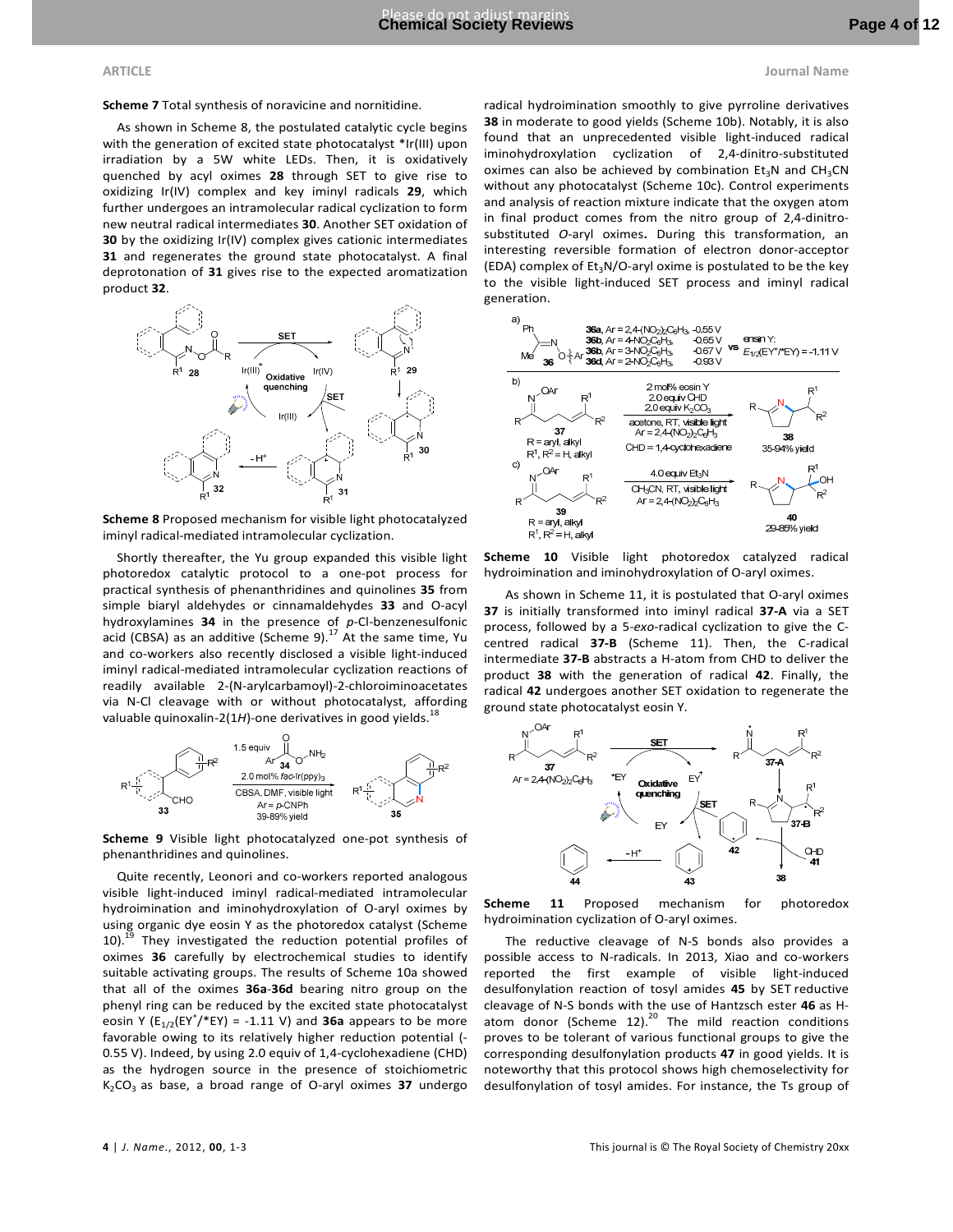amides can be selectively removed to give the desired product **47d** in 89% yield, while the simple unactivated N-Ts group remains intact. Thus, this methodology provides a mild and practical alternative to traditional reductive desulfonylation of tosyl amides.



**Scheme 12** Visible light photoredox catalyzed desulfonylation of tosyl amides.

#### **1.2 Conversion of N-N bonds into N-centred radicals**

The rupture of the N-N bonds also provides an efficient to access N-centred radical species. Over the past decades, the Ncontaining precursors with relatively weak N-N bonds such as N-nitrosoamides, thiosemicarbazones, N-benzotriazolylimines, N-acyltriazenes and dihydropyridines, have been successfully applied to generation of the various N-radicals by thermolysis, UV irradiation or chemical initiation.<sup>3</sup> Despite the wide applications of these methods in organic synthesis, some limitations in generality still remain owing to the use of toxic, unstable reagents, or harsh reaction conditions. As a result, the search for more mild and efficient methods for conversion of N-N bonds into N-radicals is still highly desirable.



**Scheme 13** Visible light photoredox catalyzed direct C-H amidation of arenes and heteroarenes.

In 2015, the Studer group disclosed an elegant visible lightinduced direct amidation of arenes **51** and heteroarenes **53** by using N-aminopyridinium salts **50** as the N-radical precursors under mild conditions (Scheme 13b). $^{21}$  Notably, these Naminopyridinium salts **50a**-**50c** can be easily prepared on large scale by one-step reaction from commercial pyrylium salts **48**  (Scheme 13a). These pyrylium salts are very stable and can be stored for months at room temperture. Using 5 mol% of  $Ru(bpy)_3Cl_2$  as photocatalyst under visible light irradiation from

blue LEDs, a wide range of amidation products of electron-rich arenes and heteroarenes can be obtained with good yields and complete regiocontrol. The N-Ac and N-Boc-protected indoles are not suitable for this reaction probably due to their lower activity toward the electrophilic N-radicals species.

A possible mechanism for this reaction is depicted in Scheme 14. An initial oxidative quenching of the photoexcited photocatalyst \*Ru(II) complex by N-aminopyridinium salts **50** delivers the neutral N-centred radical intermediate **56** after cleavage of N-N bond and strongly oxidizing Ru(III) species. Then, an addition of N-radical **56** to heteroarene **53** delivers the C-centred radical **57**. Ultimately, another SET oxidation of **57** by the oxidizing Ru(III) and deprotonation of the resultant intermediate **58** gives rise to the final product **54** and closes the catalytic cycle.



**Scheme 14** Proposed mechanism for direct C-H amidation of arenes and heteroarenes.

The group of Koike and Akita also recently identified a similar class of N-radical precursors and developed a photoredox catalytic aminohydroxylation of olefins for synthesis of vicinal aminoalcohol derivatives (Scheme 15). $^{22}$  It is also found that the amidyl radical source is critical to this transformation, and the N-Ts-protected 1-aminopyridinium salt **59** has proven to be the best of choice. Various styrenes and their derivatives **60** bearing electron-donating or withdrawing substituents on the phenyl ring react smoothly in presence of 1 mol% of fac-Ir(ppy)<sub>3</sub> in a mixed solvent system (acetone/H<sub>2</sub>O = 9/1) under visible light irradiation, furnishing the corresponding aminoalcohols **61** in good yields. In contrast, the aliphatic alkenes lead to less satisfactory results. Importantly, this methodology is also suitable for a gram scale reaction without apparent loss of reaction efficiency.



**Scheme 15** Photoredox catalytic intermolecular aminohydroxylation of olefins.

To further investigate the mechanism, a ring-opening radical clock reaction with 1-phenyl-2-(1-phenylethenyl)cyclopropane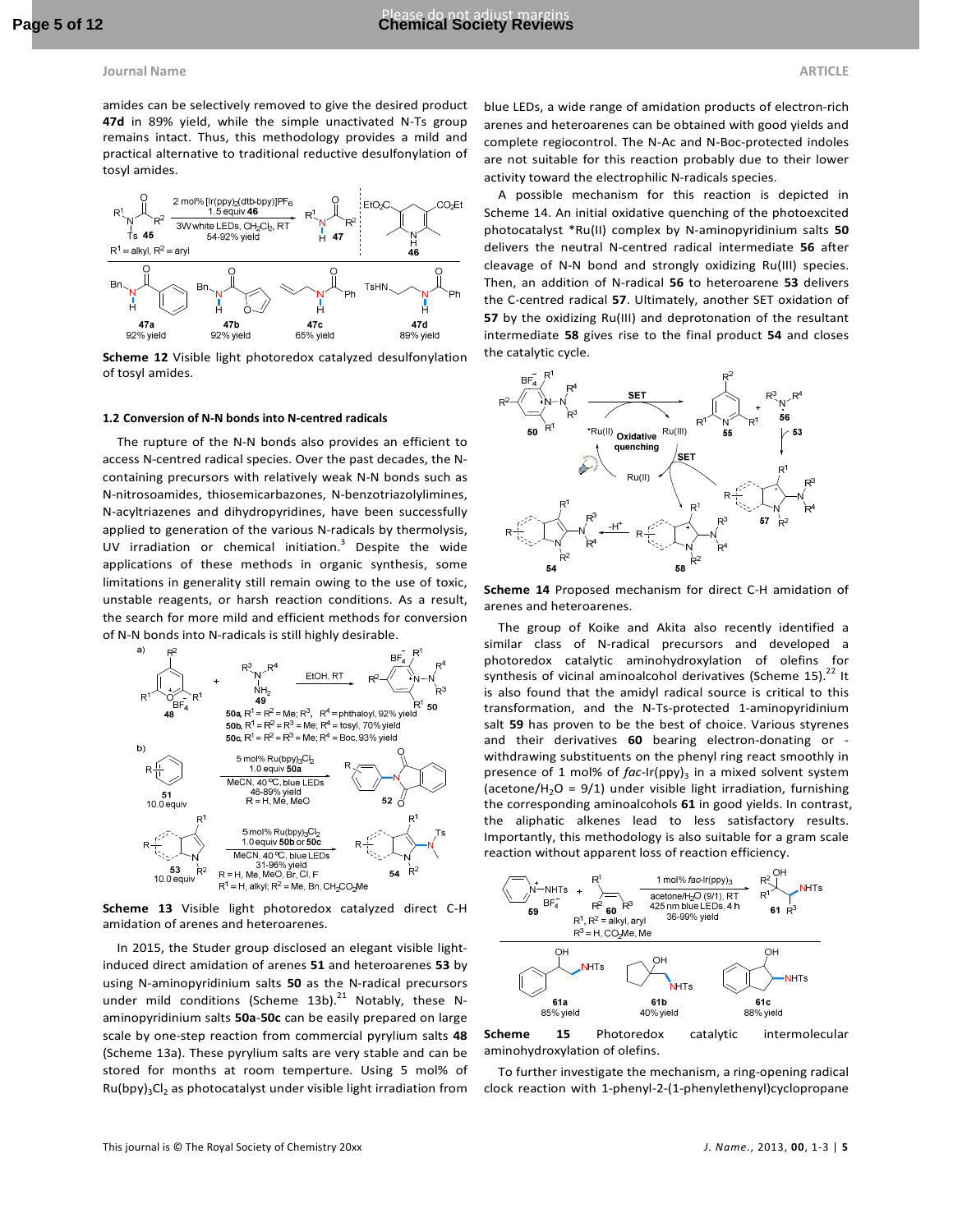**62** has been conducted (Scheme 16a). Under the standard condition, the reaction also works well to afford the expected ring-opening product **63** with 72% yield, which suggested the involvement of radical intermediate **63-A** and radical nature of this process. As a result, a visible light photoredox catalytic SET-based radical mechanism was also postulated for this reaction. As shown in Scheme 16b, a SET oxidative quenching of the excited state \*Ir(III) complex by 1-aminopyridinium salt **59** delivers the pyridine **64** and amidyl radical **65**. Then, the

amidyl radical **65** undergoes a radical addition to alkene **60** to give a C-radical intermediate **66.** The C-radical **66** can be further oxidized by oxidizing Ir(IV) through another SET process to form cationic intermediate **67**, followed by nucleophilic attack of H2O to give the final product **61** and close the photoredox catalytic cycle.



**Scheme 16** Mechanistic study and proposed mechanism for photoredox catalytic aminohydroxylation of olefins.

Organic azides represent a class of versatile synthetic building blocks with wide applications in N-radical-mediated reactions for synthesis of diverse N-containing compounds. $^{23}$ Recently, the visible light-induced activation of organic azides and reaction design has attracted considerable attention from the synthetic community. In 2011, the Liu group reported an efficient visible light photoredox catalytic reduction of organic azides **68** using a combination of tertiary ammonium salt and Hantzsch ester as a hydrogen donor (Scheme 17). $^{24}$  The catalytic system proves to be tolerant of various functional groups, giving the corresponding primary amines **69** with good chemoselectivities and yields in organic or aqueous media. Notably, this mild protocol can be successfully applied to reduction of azide-containing biomolecules, such as DNA oligonucleotide and flavanone disaccharide-derived azides.



**Scheme 17** Visible light photoredox catalytic reduction of organic azides and postulated mechanism.

As for the mechanism, it is postulated that the visible light photoexcited \*Ru(II) complex is first reduced by DIPEA via a SET process to give the reduced form of the photocatalyst Ru(I) (Scheme 17). Then, azide **68** can be reduced by the reducing Ru(I) complex to form the azide radical anion **68-A**, which undergoes further  $N_2$ -extrusion and protonation to give the neutral aminyl radical **70**. Finally, the intermediate **70** abstracts a H-atom to give the final product **69**.

#### **1.3 Conversion of N-X bonds into N-centred radicals**

As a powerful alternative to access N-radicals, N-halo compounds, especially N-Cl bond, have also been often used to generate N-radicals owing to their easy preparation and high stability compared to its N-Br or N-I analogues. In 2014, Lee and co-workers reported an interesting visible light photocatalyzed generation of N-centred radicals from Nchlorophthalimide  $71$  for sp<sup>2</sup> C-H imidation of arenes and heteroarenes without introduction of any site-directing group (Scheme 18).<sup>25</sup> The mechanism begins with the oxidative quenching of photoexcited \*Ir(III) complex by **71** to generate N-centred radical **71-A**, followed by radical addition/oxidation/aromatization sequence to give the amination products **75**. This reaction shows high functional group tolerance and broad substrate scope. Importantly, unlike the classical electrophilic amination of arenes, this protocol enables imidation of both electron-rich and electrondeficient arenes to give the corresponding products in moderate to good yields, albeit with moderate chemoselectivity.



**Scheme 18** Visible light photocatalyzed amination of arenes and heteroarenes.

Notably, a gram scale reaction involving one-pot sequential N-chlorination/imidation/deprotection also proceeded well to give aminomesitylene **77** in 39% overall yield starting from simple phthalimide (Scheme 19).



**Scheme 19** Gram-scale one-pot process for amination of mesitylene.

The Xue group also independently developed a similar photoredox catalytic two-step, one-pot reaction for amination of benzoxazoles using various cyclic and acyclic secondary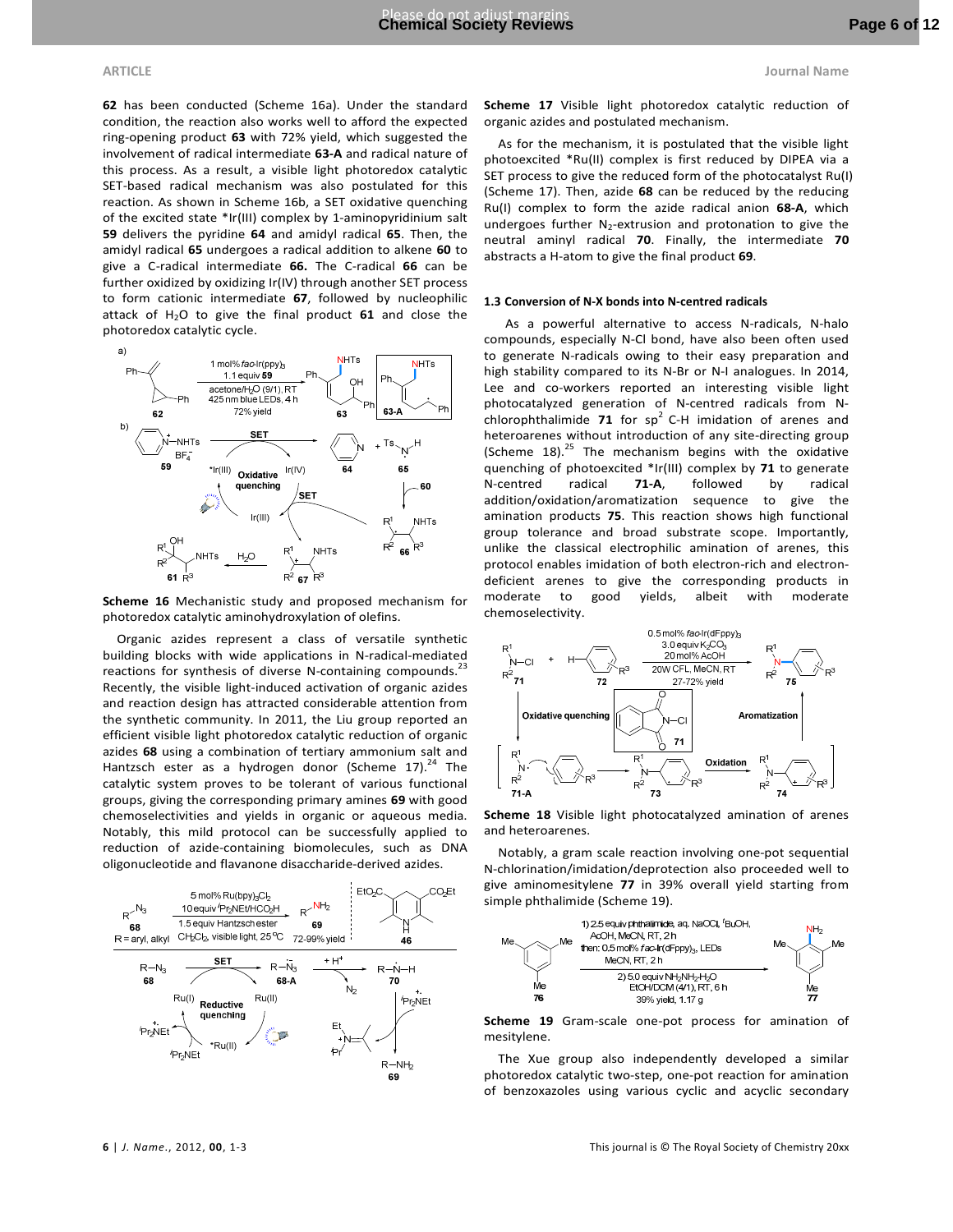amines (Scheme 20). $^{26}$  In this reaction, the secondary amines are directly used as N-radical precursors, which can be initially transformed into the N-Cl compounds in the presence of stoichiometric NCS. The high functional group tolerance and broad scope with respect to both reaction partners render this strategy a practical access to biologically important 2 aminobenzoxazoles. On the contrary to Lee's work, a  $Ph_3N$ mediated reductive quenching cycle is proposed for this reaction. And, the reduced photocatalyst Ir(II) undergoes a SET-reduction of the N-Cl bond to give the corresponding Ncentred radical. Then, an addition of the N-centred radical to benzoxazole **79** gives the radical intermediate **78-A**, which could undergo a sequential SET-oxidation by oxygen or other existed oxidants and deprotonation to furnish the final aromatization product **80**.



**Scheme 20** Visible light photocatalyzed two-step, one-pot amination of benzoxazoles.

Interestingly, the Luo group recently disclosed a photoredox catalyst-free imidation of arenes and heteroarenes **81**, wherein the generation of N-centred radical was enabled by visible light-induced homolytic cleavage of the readily available and bench stable N-bromosaccharin (NBSA) 82 (Scheme 21).<sup>27</sup> It is also found that N-radical precursors are vital for this reaction. On the basis of DFT calculation and experimental results, NBSA **82** was finally identified to be superior as amine reagent over N-bromosuccimide (NBS) and Nbromophthalimide (PNBS). Under optimized conditions, a wide variety of electron-rich and electron-poor arenes and heteroarenes can be well tolerated to afford the expected amination products **83** with good yields and regioselectivity. However, some highly electron-rich aromatic rings, such as phenols and anilines failed to give the corresponding products.



**Scheme 21** Visible light photoredox catalytic imidation of arenes and heteroarenes.

Despite the impressive advances in the field of visible light photocatalyzed  $C(sp^2)$ -H amination/amidation, the variant of .<br>inert C(sp<sup>3</sup>)-H bonds by photocatalysis remains largely unexplored. In 2015, the Yu group developed a visible light photoredox-mediated Hofmann-Löffler-Freytag (HLF) reaction<sup>28</sup> of N-chlorosulfonamides **84** under weak basic conditions at room temperature. $^{29}$  Interestingly, it is found that a lower photocatalyst loading leads to significantly

increased yield by reducing the amount of dechlorination byproduct. Under the standard conditions, a range of diversely functionalized pyrrolidines, oxazolidines and cyclic benzosulfonamides **85** were obtained in moderate to good yields (Scheme 22a). More importantly, without addition of NaOH (s), the initially chlorinated products **87** can be isolated in good yields (Scheme 22b), indicating that such chlorination products might be the key intermediates in cyclization reaction. Notably, this methodology can be also successfully applied to late-stage modification of biologically important N-containing compounds, (−)-*cis*-myrtanylamine and (+) dehydroabietylamine.



**Scheme 22** Visible light photocatalyzed remote C(sp<sup>3</sup>)-H amidation and chlorination of N-chlorosulfonamides.

Based on the TEMPO trapping and radical clock experiments, a SET-based radical mechanism is also proposed (Scheme 23). The photoexcited \*Ir(III) complex is first oxidatively quenched by N-chlorosulfonamide **88** to deliver the N-radical intermediate **89** and oxidizing Ir(IV) complex. Then, N-radical **89** undergoes an intramolecular hydrogen atom transfer (HAT) to give C-radical **90**, which is subsequently oxidized by Ir(IV) to generate cation **91** (path A). Finally, the intermediate **91** can be quickly trapped by chloride to give the chlorination products **92**, which can be easily further transformed into the cyclic products **93** upon subsequent addition of NaOH. At this stage, the radical chain propagation pathway might also be possible for the formation of **92** directly from C-radical .<br>intermediate **90** (path B).<sup>30</sup>



**Scheme 23** Proposed mechanism for visible light  $photocatalyzed C(sp<sup>3</sup>)$  – H amidation of N-chlorosulfonamides.

Recently, the group of Yu further expanded this strategy to a photoredox catalytic intermolecular chloramination of olefins **94** by employing N-chlorosulfonamides **95** as both N-radical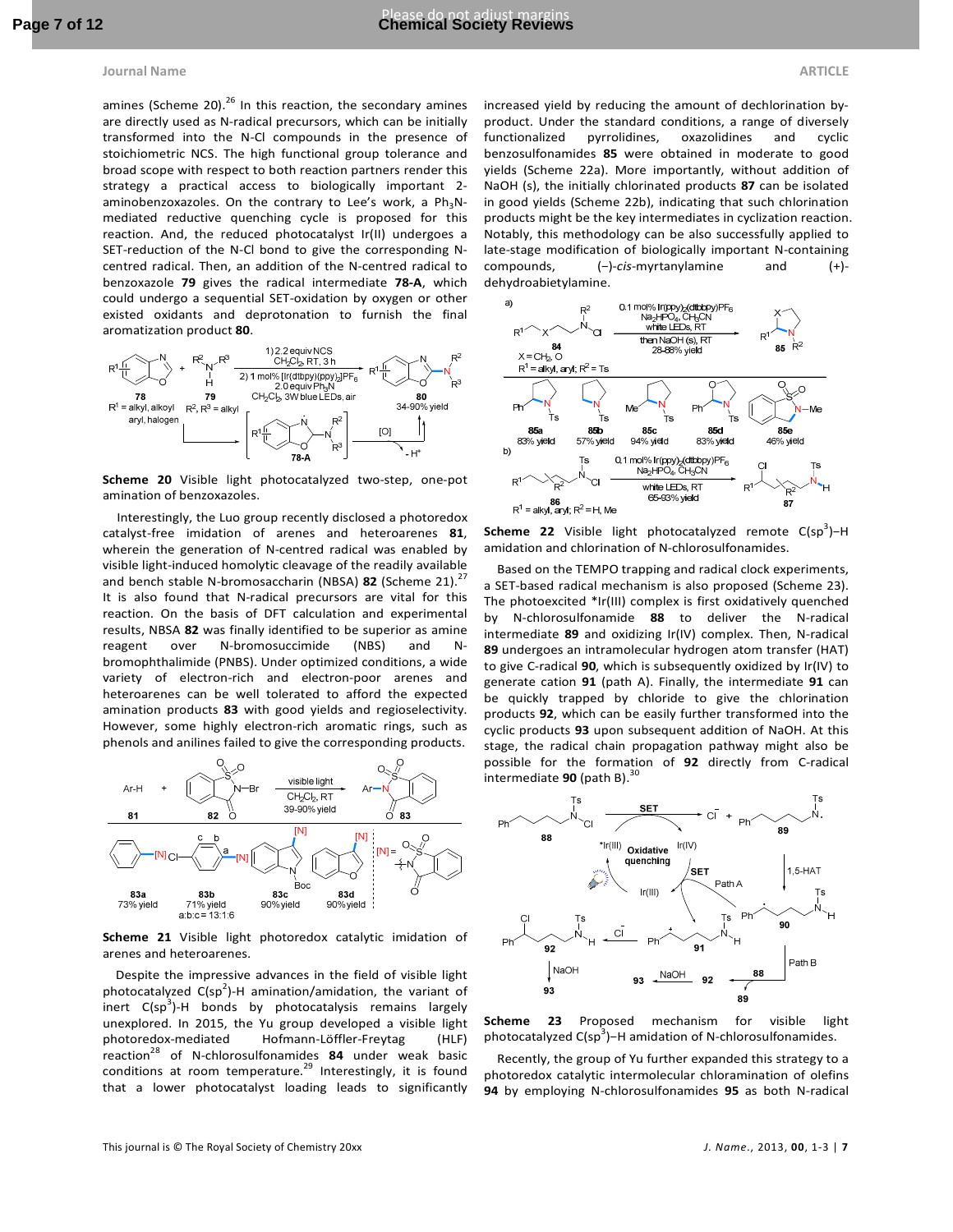precursor and chlorine source (Scheme 24). $31$  The reaction is also initiated by cleavage of the N-Cl bond of Nchlorosulfonamides **95** and terminated by a chlorine atom transfer or chloride anion addition process. A wide variety of styrene derivatives and aliphatic olefins **94** have proven to be suitable for this reaction, giving the corresponding chloramination products **96** in satisfactory yields.

$$
R^{1} \left(\begin{matrix} & & & & \text{TS} & & & \text{10 mol\% Ir(ppy)}_2(dtbbyp)PF_6 & & & & \text{C1} & & \text{R}^2 \\ & + & & & & & & & \text{DCE, visible light, RT} & & & & \text{R}^1 \\ & & & & & & & & & \text{DCE, visible light, RT} & & & & \text{R}^1 \\ & & & & & & & & & & \text{96} & & \text{96} & & \text{96} & & \text{97.5} \\ & & & & & & & & & & \text{98.5} & & \text{98.5} & & \text{99.5} & & \text{99.5} & & \text{90.5} & & \text{90.5} \\ & & & & & & & & & & & \text{90.5} & & \text{90.5} & & \text{90.5} & & \text{90.5} & & \text{90.5} & & \text{90.5} & & \text{90.5} & & \text{90.5} & & \text{90.5} & & \text{90.5} & & \text{90.5} & & \text{90.5} & & \text{90.5} & & \text{90.5} & & \text{90.5} & & \text{90.5} & & \text{90.5} & & \text{90.5} & & \text{90.5} & & \text{90.5} & & \text{90.5} & & \text{90.5} & & \text{90.5} & & \text{90.5} & & \text{90.5} & & \text{90.5} & & \text{90.5} & & \text{90.5} & & \text{90.5} & & \text{90.5} & & \text{90.5} & & \text{90.5} & & \text{90.5} & & \text{90.5} & & \text{90.5} & & \text{90.5} & & \text{90.5} & & \text{90.5} & & \text{90.5} & & \text{90.5} & & \text{90.5} & & \text{90.5} & & \text{90.5} & & \text{90.5} & & \text{90.5} & & \text{90.5} & & \text{90.5} & & \text{90.5} & & \text{90.5} & & \text{90.5} & & \text{90.5}
$$

**Scheme 24** Visible light photoredox catalytic regioselective chloramination of olefins.

#### **1.4 Conversion of N-H bonds into N-centred radicals**

Over the past several years, remarkable advances have been achieved in the field of reductive scission of weak N-O, N-S, N-N, and N-halo (Cl or Br) bonds into N-radicals by photocatalysis as discussed above. Despite these impressive achievements, however, the development of more mild methods for direct conversion of strong N-H bonds into the N-centred radicals is still an attractive but challenging task for organic chemists. Classically, most of the known protocols for direct transformation of various N-H bonds into the corresponding Ncentred radicals require harsh reaction conditions or use of sthoichiometric strong oxidants.<sup>3</sup>

Inspired by the pioneering works of Nicolaou, $9$  Han, $32$ Chiba,  $33$  Lei,  $11$  and Li<sup>34</sup> on direct generation of N-radicals from N-H bonds by use of strong stoichiometric oxidants, Xiao, Chen and co-workers in 2014 developed the first visible lightinduced catalytic conversion of reluctant N-H bonds of β,γunsaturated hydrazones **97** into N-centred radicals under irradiation by 3W blue LEDs at room temperature (Scheme 25).<sup>35</sup> This protocol allows efficient intramolecular addition of hydrazonyl radical to the terminal alkenes, affording the corresponding hydroamination products, 4,5-dihydropyrazoles **98**, in good yields. The readily available of substrates, high functional group tolerance and mild reaction conditions are particularly attractive.



**Scheme 25** Visible light photoredox catalytic N-radicalmediated hydroamination of β,γ-unsaturated hydrazones.

Interestingly, upon addition of TEMPO as radical trapping reagent, a synthetically useful radical oxyamination reaction of β,γ-unsaturated hydrazones **97** can be also achieved to give the corresponding oxyamination products **99** in moderate to high yields (Scheme 26a). These results also suggested the

involvement of C-radical **102** in this process, which should be formed after addition of N-radicals to alkene. Based on a series of control experimental results involving deuterium-labeling, Stern–Volmer luminescence-quenching and on-off light, an Ncentred radical-mediated mechanism is postulated for these reactions (Scheme 26b). An initial deprotonation of β,γunsaturated hydrazone **97** gives anionic intermediate **100** under basic condition, which can be easily oxidized to the key N-centred radical **101** by the photoexcited \*Ru(II) complex via a SET process. Then, the intermediate **101** undergoes a 5-*exo*radical cyclization to deliver the terminal C-radical intermediate **102**, which might proceed through two different pathways depending on the presence or absence of TEMPO. Without addition of TEMPO, intermediate **102** can abstract a H-atom from CHCl<sub>3</sub> to give the hydroamination products 98 (Scheme 26b, Path A) with generation of trichloromethyl radical **102**, which can regenerate the ground state photocatalyst Ru(II) via another SET oxidation process and close the photoredox catalytic cycle. In the presence of stoichiometric amount of TEMPO, the radical intermediates **102** can be trapped by TEMPO instead to afford the oxyamination products **99** (Scheme 26b, Path B).



**Scheme 26** Visible light photoredox catalytic oxyamination of β,γ-unsaturated hydrazones and proposed mechanism.

Recently, the group of Knowles developed an elegant dual catalytic system for photoredox catalytic carboamination of alkenes by rational combination of photocatalyst and Brønsted base catalyst at room temperature (Scheme 27a).<sup>36</sup> It was established that the concerted oxidative proton-coupled electron transfer (PCET) activation allowed homolytic cleavage of the strong amide N-H bonds of olefin-containing amides **103** for generation of key amidyl radicals **104** without any strong stoichiometric oxidants. It is found that the Brønsted base is vital for the PCET process by modulating the oxidation potential of N-aryl amides through a H-bond interaction. The phosphate base, NBu<sub>4</sub>OP(O)(OBu)<sub>2</sub>, is identified to be superior to lutidine, DMAP or NBu<sub>4</sub>OBz. Under the optimal conditions, the amidyl radical-mediated carboamination of various olefins **103** proceeded smoothly to furnish the corresponding heterocycles **105** in good yields. It should be noted that this dual catalytic strategy provides a new potential platform for direct activation of inert N-H bonds. Based on this work, the Knowles group further achieved an N-radical-mediated hydroamidation of substrates **103** by combination of a concerted photocatalyst/phosphate base-mediated PCET activation and a thiolphenol cocatalyst as H-atom donor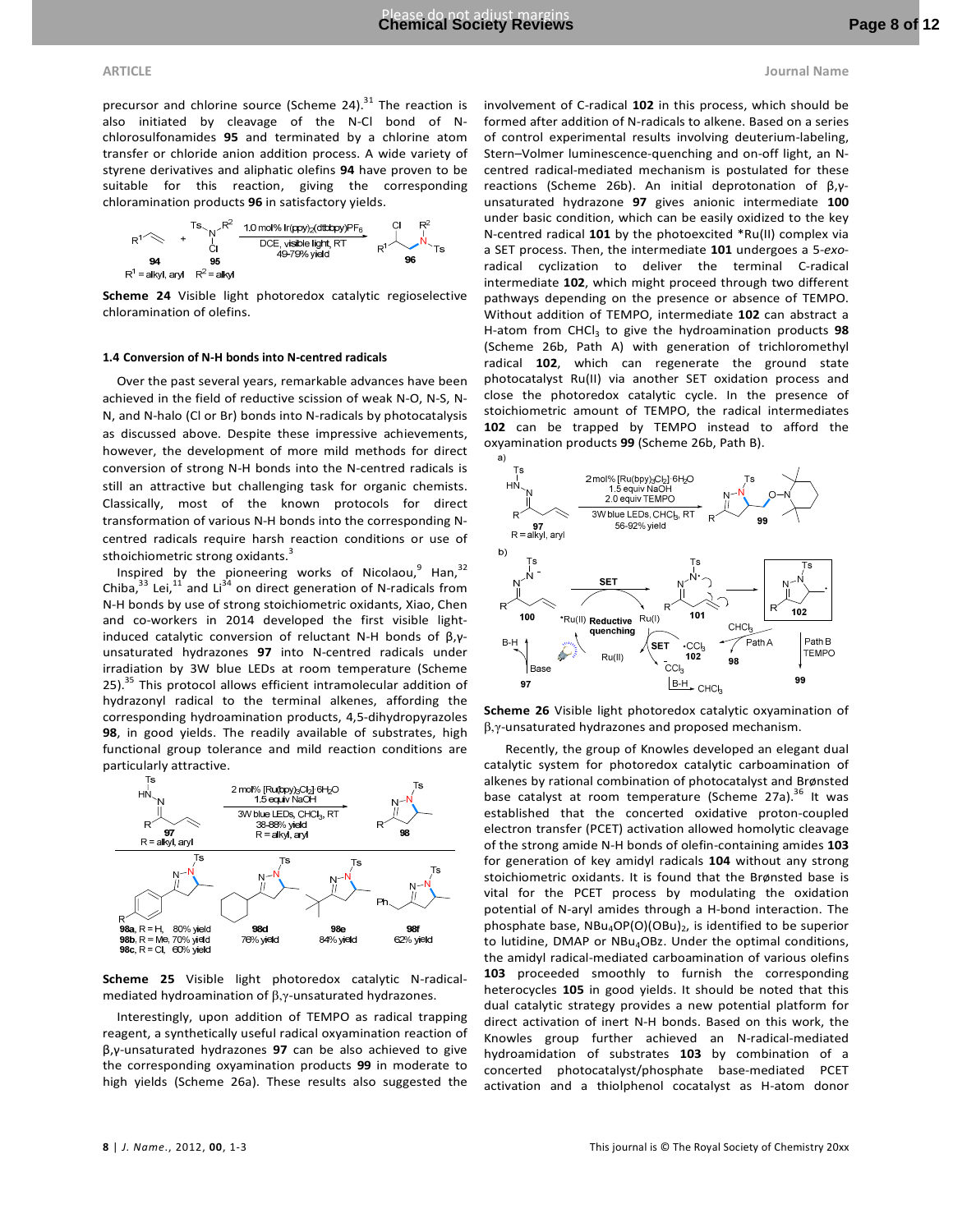(Scheme  $27b$ ).<sup>37</sup> This strategy can also be applied to modification of bioactive molecules, progesterone and gibberellic acid-derived carbamates.



**Scheme 27** Visible light photoredox catalytic alkene carboamination and hydroamidation.

#### **2. N-Radical ions**

N-Radical ions, especially N-centred radical cations, represent another versatile family of reactive radical species and have also found wide applications in C-N bond forming reactions over the past years.<sup>3</sup> Recently, the visible light photocatalysis has also been established as a mild tool for facile generation of these reactive species. In this context, depending on the properties of substrates, four main reactivity modes of N-radical cations have recently been disclosed (Fig. 2), including: further conversion into α-amino radicals **107** (Path A) or iminium ions **108** (Path B) upon release of a proton or H-atom, respectively; direct addition to electron-rich olefins for C-N bond formation (Path C); and conversion into new Cbased radicals **110** through a ring-opening process (Path D). The first two reaction modes of N-radical cations have recently been summarized by MacMillan,<sup>4</sup> Xia,<sup>38</sup> Zheng,<sup>39</sup> and Lei.<sup>40</sup> Thus, in this part, we will highlight the recent advances about the last two reaction models of N-centred radical cations.



**Fig. 2** Visible light photoredox catalytic generation of N-radical ions and reaction development.

#### **2.1 Addition of N-centred radical cations to alkenes**

In 2012, the group of Zheng reported the first example of photoredox catalytic generation of N-centred radical cations and application to the synthesis of N-arylindole derivatives from styrenyl anilines in the open air and under 18W white light LEDs irradiation (Scheme 28).<sup>41</sup> In this reaction, the N-pmethoxyphenylanilines **111** can be easily oxidized to their Nradical cations **112** by the photoexcited strongly oxidizing Ru(bpz)<sup>3</sup> 2+ complex. Then, the intermediate **112** undergoes a sequential intramolecular cyclization/aromatization process to

deliver the N-arylindole products **115** through intermediates **113** and **114**. A key feature of this protocol is the requirement for silica gel to significantly accelerate the reaction and improve the yields of the desired products. A range of electron-rich and electron-poor arylamines can participate in the reaction smoothly to give indole derivatives in good yields. More importantly, this methodology can also be extended to the synthesis of 2,3-disubstituted N-arylindoles from gemdisubstituted styryl anilines via a 1,2-carbon shift of the benzylic carboncation intermediate **117** (Scheme 29).



**Scheme 28** Visible light photoredox catalytic N-centred radical cation-mediated C-N bond formation/aromatization reaction.



**Scheme 29** Photoredox catalytic N-centred radical cationmediated C-N bond formation/1,2-carbon shift/aromatization cascade.

The development of aminium radical cation-mediated olefin amination in a catalytic fashion remains largely unexplored. In this context, the Knowles group recently reported the first example of visible light photoredox catalytic direct conversion of simple secondary amine **119** into aminium radicals **119-A**, and achieved an efficient intramolecular *anti*-Markovnikov hydroamination of olefins with these species (Scheme 30). $42$  In contrast to the classic transition-metal-catalyzed olefin hydroamination, this strategy features mild reaction conditions, good functional group tolerance and operational simplicity. A wide range of structurally diverse N-heterocycles **120** have been obtained in generally good yields. Notably, the overall process is redoxnetrual and obviates the use of any external oxidant.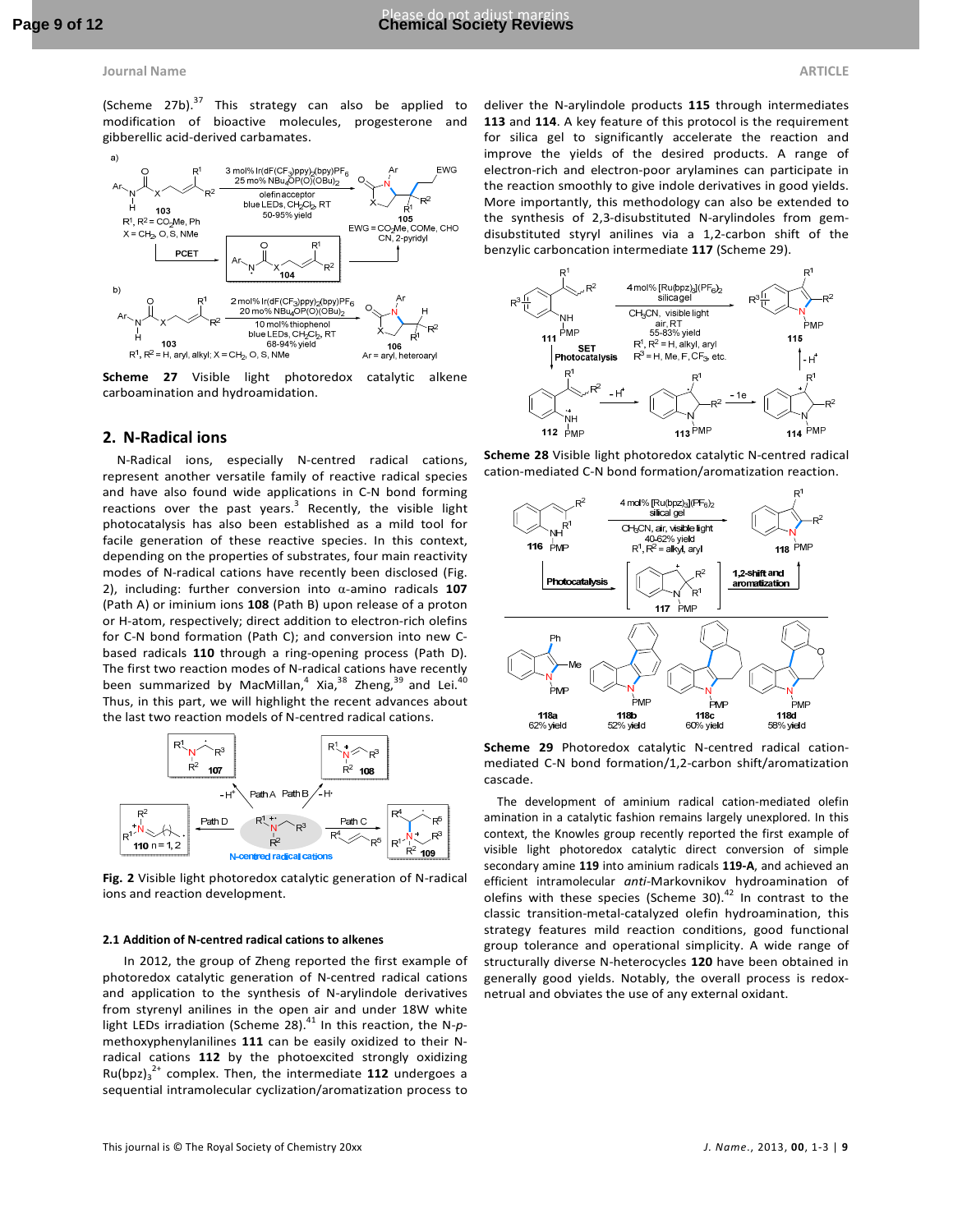

**Scheme 30** Visible light photoredox catalytic aminium radical cation-mediated olefin hydroamination.

#### **2.2 N-Centred radical cation-mediated cycloaddition**

It has been well documented that cyclopropylamines can undergo irreversible opening of the cyclopropyl ring to *in situ* generate highly reactive species when they are oxidated to the N-radical cations. However, the generation of these nitrogen radical cations always require high-energy UV light irradiation or use of strong stoichiometric oxidants. In 2012, Zheng and co-workers reported an interesting photoredox catalytic Nradical cation-mediated intermolecular formal [3+2] cycloaddition of cyclopropylamines **121** and **124** with olefins under the mild conditions (Scheme 31).<sup>43</sup> Both of monocyclic and bicyclic cyclopropylamines were well tolerated to give the corresponding carbocycles **123** and heterocycles **125** with good regioselectivities and yields. However, the monocyclic tertiary amines proved to be not suitable for this reaction probably due to the slow rate of ring-opening step. As for the olefin partners, only substituted terminal styrenes worked well, while the internal olefins failed to deliver the desired products. Despite some limitations, this work opened a potential way for design of new catalytic cycloaddition modes with these Ncentred radical cations. Shortly thereafter, the Zheng group further extended this strategy to an intermolecular [3+2] annulation of cyclopropylanilines with aryl- and heteroaryl substituted terminal alkynes.<sup>44-45</sup>



**Scheme 31** Visible light photoredox catalytic N-radical cationmediated [3+2] annulation of cyclopropylamines with alkenes.

A possible mechanism was also proposed for this reaction (Scheme 32). The photoexcited \*Ru(II) complex first oxidizes the cyclopropylaniline **121** by a SET process to give the Ncentred radical cation **126**. Because of the inherent cyclopropyl ring strain, an irreversible ring opening of **126** occurs to afford the β-carbon radical iminium ion **127**. Then, the intermediate

**127** undergoes a sequential radical addition to terminal olefins and intramolecular cyclization to generate N-radical cation **129**. Finally, another SET reduction of **129** by the reducing Ru(I) complex gives rise to the product **123** with the concomitant regeneration of photocatalyst.



**Scheme 32** Catalytic cycle for visible light photoredox catalytic [3+2] cycloaddition of cyclopropylamines with alkenes.

It is documented that the ring opening of cyclobutanes is typically much slower than that of cyclopropanes, while the strain energy of cyclobutane ring is similar to that of cyclopropane. It is the same case regarding cyclobutylcarbinyl radicals and cyclopropylcarbinyl radicals. As a result, development of N-radical cation-mediated cyclizations of cyclobutylanilines remains largely unexplored and a challenging task for chemists. Recently, the group of Zheng reported the first example of visible light photoredox catalytic formal [4+2] annulation of cyclobutylanilines **130** and alkynes **131**, wherein the cyclobutylaniline radical cations were also involved as the key intermediate (Scheme 33). $46$  In this reaction, both terminal alkynes and internal alkynes reacted well with various electron-poor and -rich cyclobutylanilines to furnish the amine-substituted cyclohexene derivatives **132** in moderate to good yields. In addition, a range of bicyclic cyclobutylanilines also reacted well with alkynes to deliver the highly functionalized hydrindans and decalins with diastereoselectivities and good yields.



**Scheme 33** Visible light photocatalyzed [4+2] cycloaddition of cyclobutylanilines with alkynes.

Since their first report by Neber and Burgard in 1932,<sup>47</sup> 2Hazirines have been widely used as valuable building blocks for synthesis of N-heterocycles by transition-metal catalysis or UV irradiation. In 2014, Xiao, Lu and co-workers developed a visible light photoredox catalytic formal [3+2] cycloaddition of 2*H*-azirines **133** with various electron-poor alkynes for highyielding synthesis of densely functionalized pyrroles **136** using 9-mesityl-10-methyl-acridinium perchlorate as a photocatalyst (Scheme 34a). $48$  It is worthwhile that this metal-free protocol can be successfully applied as the key step to the formal synthesis of HMG-CoA reductase inhibitor. Mechanistic studies indicated a reductive quenching cycle for this reaction. As shown in Scheme 34b, a SET reduction of the excited state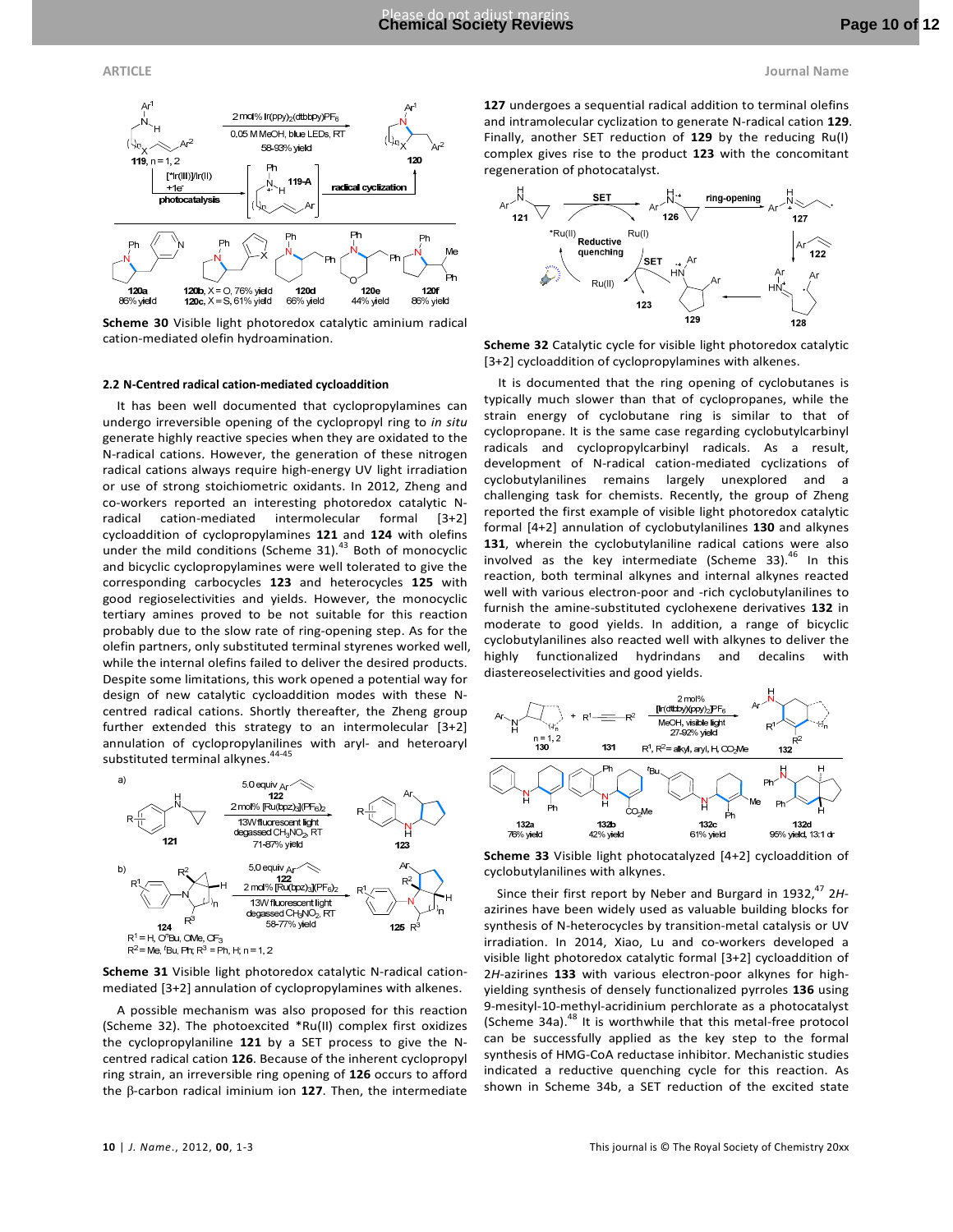photocatalyst **135** by 2*H*-azirines **133** delivers the N-radical cation **137**, which undergoes a ring-opening to give the intermediate **138**. Then, a radical addition of **139** to alkynes **134** generates intermediate **140**. Ultimately, the intermediate **140** undergoes another SET oxidation by the reducing photocatalyst and intramolecular cyclization/aromatization to give the final product **136**.



**Scheme 34** Visible light photoredox catalyzed [3+2] cycloaddition of 2*H*-azirines and possible mechanism.

Based on this work, the group of Xiao and Lu recently extended this strategy to a photoredox catalytic [3+2] cycloaddition/oxidative aromatization sequence of 2*H*-azirines and aldehydes for assembly of biologically important oxazoles (Scheme 35). $49$  A series of aromatic and aliphatic aldehydes **142** are found to react well with 2*H*-azirines **133** to give the corresponding oxazoles **143** in moderate to good yields. More importantly, both of electron-deficient alkenes such as acrylonitrile **144** and N-Ms imine **146** also proved to be suitable for this reaction, producing pyrrole **145** and 2,5 dihydroimidazole **147** in 52% and 82% yield, respectively.



**Scheme 35** Visible light photocatalyzed [3+2] cycloaddition of 2*H*-azirines with aldehydes, alkene and imine.

#### **Conclusions and future prospects**

In recent years, the visible light photoredox catalysis has been well established as a powerful tool for activation of Ncontaining compounds. A range of N-N, N-O, N-S, N-X (Cl, Br)

and even strong N-H bonds can be easily transformed into the corresponding N-radicals and N-radical ions by photoredox catalytic reductive or oxidative cleavage. Employing these reactive species, a wide range of photoredox catalytic C-N bond forming reactions have been developed for synthesis of diversely functionalized nitrogen compounds.

 Despite these advances, however, challenges still remain as follows: (1) the activation of other more challenging N-H bonds and exploration of new reaction modes; (2) the asymmetric variants of N-radical and radical ion-mediated reactions. We believe that the development of dual catalytic system by combination of the visible light photoredox catalysis with other catalytic strategies such as organocatalysis or transitionmetal catalysis or use of chiral photocatalysts would provide potential solutions to those challenging problems.<sup>50</sup> More importantly, exploration of nitrogen compounds under these catalytic systems might lead to discovery of their novel reactivity or reaction modes, which are not accessible by using either single catalyst. Considering the relative youth of this emerging field, the development of many more impressive dual catalytic systems for the visible light photoredox catalysiscontrolled reactions of N-radicals and radical ions can be envisaged in the near future.

#### **Acknowledgements**

We are grateful to the National Science Foundation of China (NO. 21272087, 21472058, and 21232003), Youth Chen-Guang Project of Wuhan (No. 2015070404010180), College's Basic Research and Operation of MOE (No. CCNU15A02009) for support of our research in this area.

#### **Notes and references**

- 1 C. Chatgilialoglu and A. Studer, *Encyclopedia of radicals in chemistry, biology and materials*, John Wiley & Sons (2012).
- 2 S. Z. Zard, *Radical reactions in organic synthesis*, Oxford University Press (2003).
- 3 S. Z. Zard, *Chem. Soc. Rev*., 2008, **37**, 1603-1618.
- 4 C. K. Prier, D. A. Rankic and D. W. MacMillan, *Chem. Rev*., 2013, **113**, 5322-5363.
- 5 D. A. Nicewicz and D. W. C. MacMillan, *Science*, 2008, **322**, 77-80.
- 6 M. A. Ischay, M. E. Anzovino, J. Du and T. P. Yoon, *J. Am. Chem. Soc.*, 2008, **130**, 12886-12887.
- 7 J. M. Narayanam, J. W. Tucker and C. R. Stephenson, *J. Am. Chem. Soc.*, 2009, **131**, 8756-8757.
- 8 J. A. Joule and K. Mills, *Heterocyclic Chemistry*, 5th edn, Wiley (2010).
- 9 K. C. Nicolaou, Y.-L. Zhong and P. S. Baran, *Angew. Chem. Int. Ed*., 2000, **39**, 625-628.
- 10 K. C. Nicolaou, P. S. Baran, Y.-L. Zhong, S. Barluenga, K. W. Hunt, R. Kranich and J. A. Vega, *J. Am. Chem. Soc*., 2002, **124**, 2233-2244.
- 11 L.-L. Zhou, S. Tang, X.-T. Qi, C.-T. Lin, K. Liu, C. Liu, Y. Lan and A.-W. Lei, *Org. Lett*., **2014**, *16*, 3404-3407.
- 12 T. M. Deeb, D. J. Marquardt and M. Newcomb, *Tetrahedron*, 1990, **46**, 2329-2344.
- 13 G. Cecere, C. M. Konig, J. L. Alleva and D. W. MacMillan, *J. Am. Chem. Soc*., 2013, **135**, 11521-11524.
- 14 L. J. Allen, P. J. Cabrera, M. Lee and M. S. Sanford, *J. Am. Chem. Soc*., 2014, **136**, 5607-5610.
- 15 Q.-X. Qin and S.-Y. Yu, *Org. Lett*., 2014, **16**, 3504-3507.